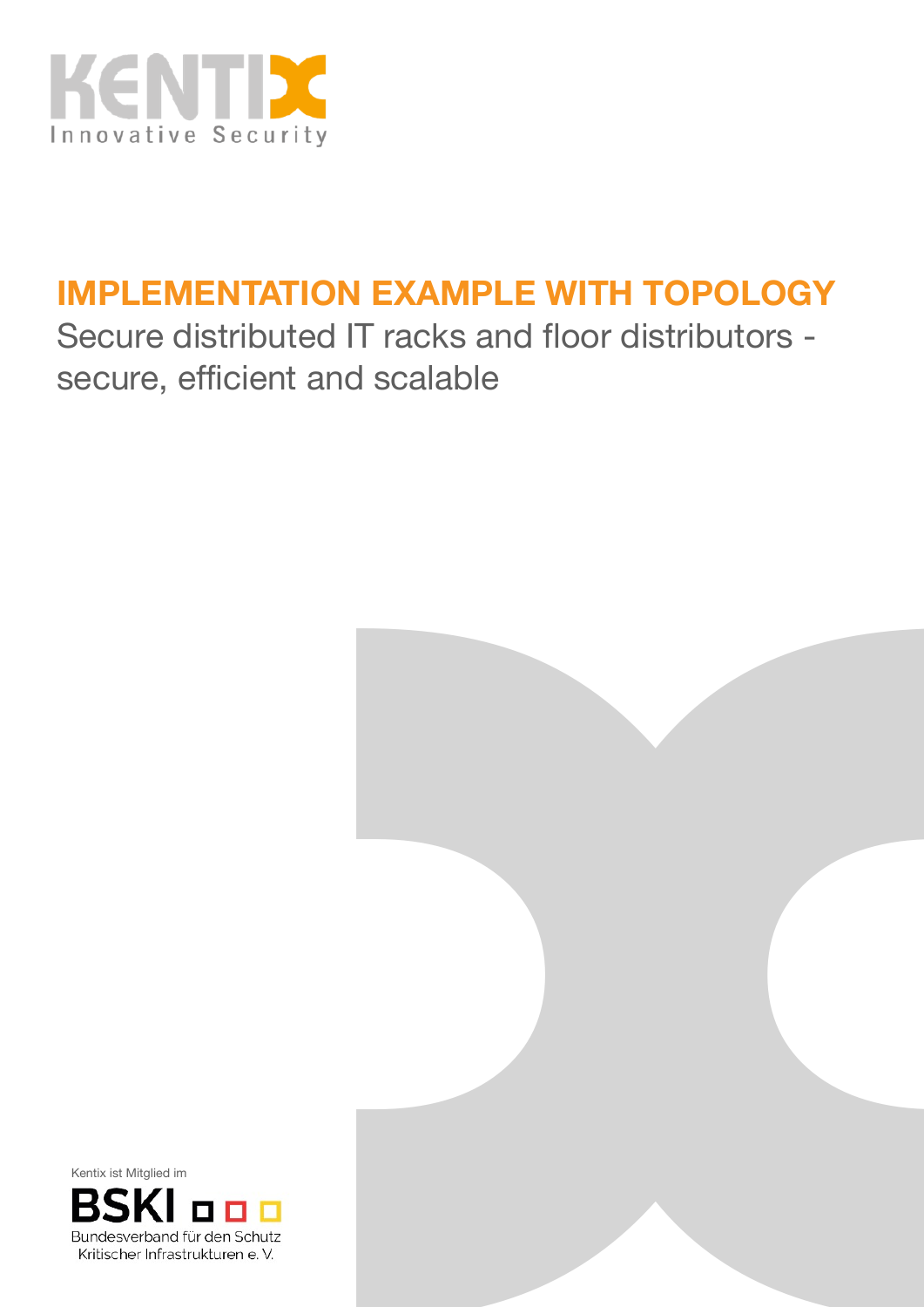# Secure distributed IT racks and floor distributors secure, efficient and scalable

### **The requirement**

*Distributed IT racks and floor distributors are often infrastructures in companies which, on the one hand, are important/critical for the operation of the organisation, but at the same time represent uncontrollable access for IT by third parties, which they often cannot control. The aim is to close these security gaps with efficient means and to obtain transparency for the processes at these decentralised structures.*

*First of all, controlled access, its documentation and 24/7 monitoring of the closing and locking status of the rack doors must be established. Environmental parameters should provide remote indications of possible sources of error, sabotage or imminent system failures (e.g. due to fire,* 

#### **The Kentix system solution**

The MultiSensor-LAN takes over the monitoring of undesirable environmental conditions in the respective IT rack. This reliably monitors for temperature, humidity, early fire detection, movement, sabotage, etc. For the detection of leaks and contamination, a leakage sensor and a contamination sensor are connected to each of the MultiSensors. The Kentix AlarmManager takes over the management of all connected sensors of multiple racks and the monitoring of all detected values. If threshold values are exceeded, it sends alarms to users via SNMP, email, push message and redundantly via SMS. Alternatively, all values and alarms are transferred to a higher-level monitoring system.

For access control, the IT enclosures are each fitted with an IP rack lever RA4 with RFID and PIN code reader at the front and rear, of which up to 16 are connected to a SmartRelay module. The connection between the SmartRelay module and the IP rack levers is established by one distributor box per IT enclosure, which also allows the connection of 2 door contacts. Thanks to the integrated locking contact in the IP rack lever, the status of each IT cabinet door is known in real time at all times. Via an integrated web server application and/or open interfaces, the

*leakage, etc.). Alternatively, a calibrated measurement of the power consumption including D G U V V 3 - compliant leakage current measurement should provide additional transparency and safety. This measurement also helps to optimise operation and to be able to react quickly in case of abnormalities and deviations.*

*All values are to be clearly monitored in a dashboard from any location, alarms can be sent and server switching can be carried out. Installation and operation should be cost-efficient and simple. Open interfaces should enable easy integration into third-party systems. Free scalability, modularity and cost-effective, simple maintenance must be part of the solution concept.*

system can be managed automatically from a central location in real time and authorisations can be granted or revoked. Remote opening of doors is also possible through the integrated software.

Alternatively, the Kentix SmartPDU in 40 or 2 U can be used as an all-in-one complete system solution that not only monitors the environment but also the power. At the same time, the SmartPDU provides the hardware interface for connecting further components such as the RA4 IP rack locking system and other sensors. In addition to a DGUV V3-compliant leakage current measurement, all important consumption parameters are calibrated and measured in a billable manner and fed into the monitoring system.

The simple, modern and resource-saving operation is realised by KentixOS. KentixOS is the integrated, freely scalable and modular IoT software platform which, in addition to the web front ends, provides open interfaces for easy integration into third-party systems (ReST-API, WebHooks, SNMP, LDAP, etc.). At the same time, KentixOS is the basis for further AI analyses and visualisations.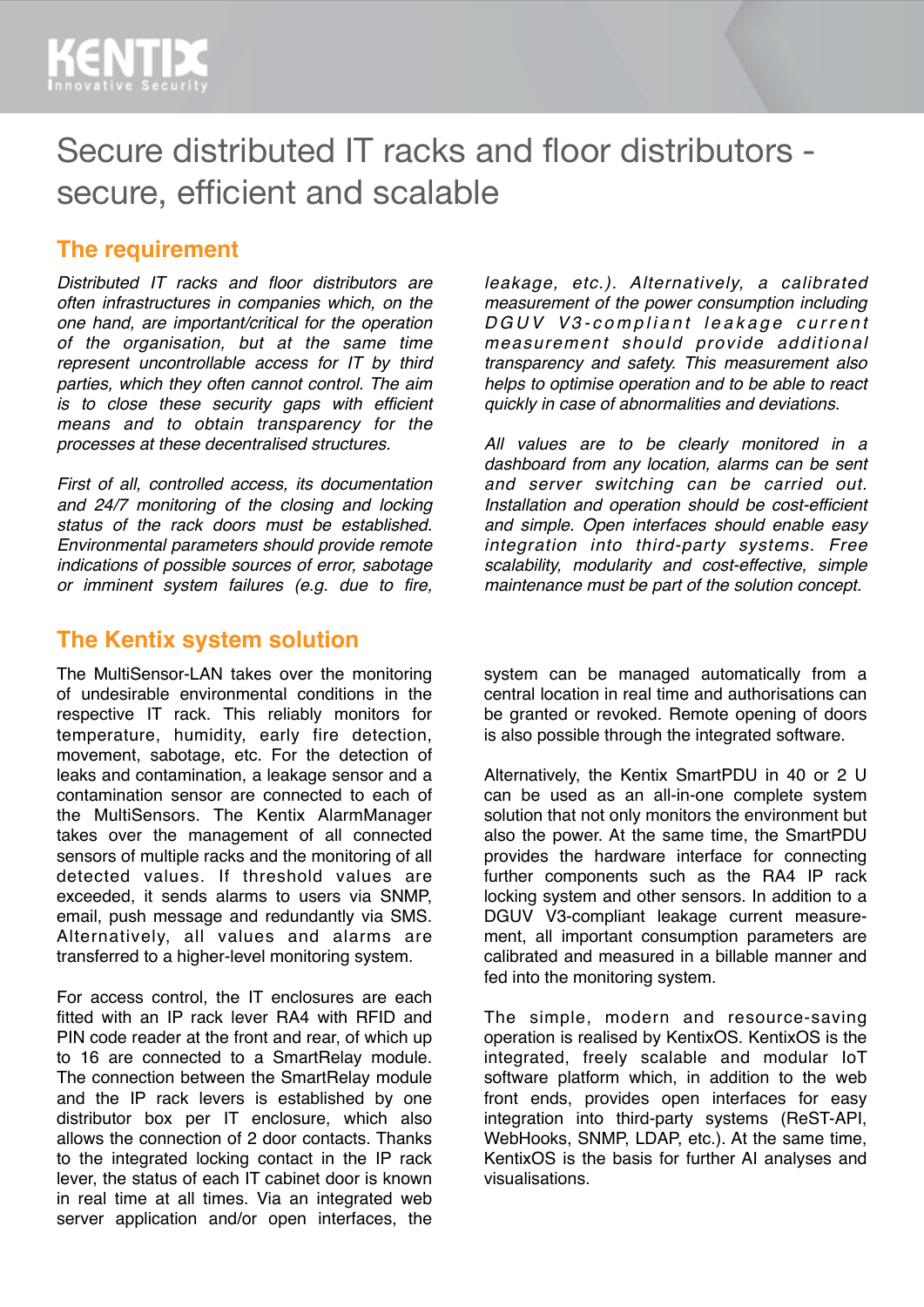